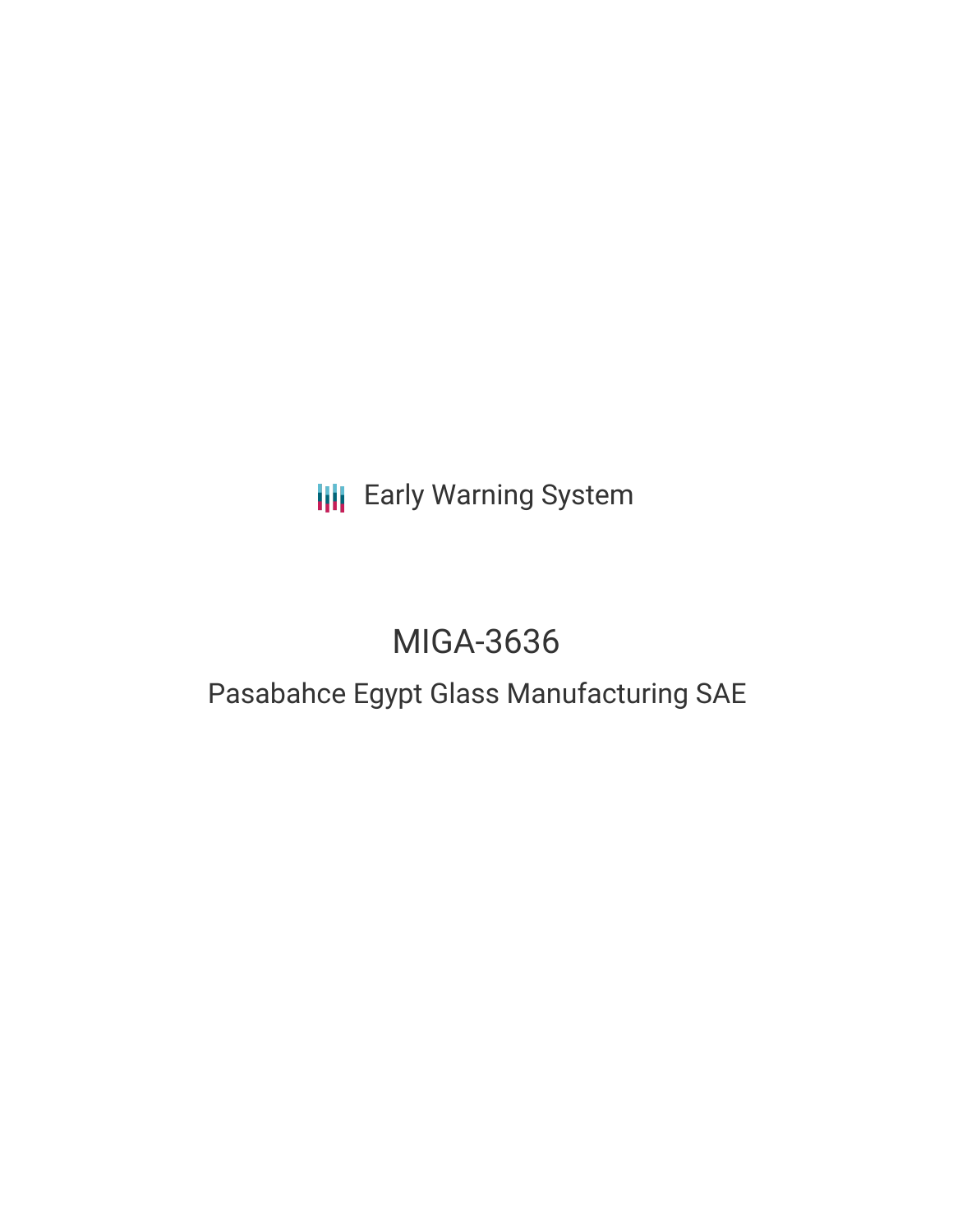

#### **Quick Facts**

| <b>Countries</b>               | Egypt                                           |
|--------------------------------|-------------------------------------------------|
| <b>Financial Institutions</b>  | Multilateral Investment Guarantee Agency (MIGA) |
| <b>Status</b>                  | Proposed                                        |
| <b>Bank Risk Rating</b>        | B                                               |
| <b>Borrower</b>                | Pasabahce Cam Sanayii. ve Ticaret. A.S.         |
| <b>Sectors</b>                 | Industry and Trade                              |
| Investment Type(s)             | Guarantee                                       |
| <b>Investment Amount (USD)</b> | \$18.00 million                                 |
| <b>Project Cost (USD)</b>      | \$18.00 million                                 |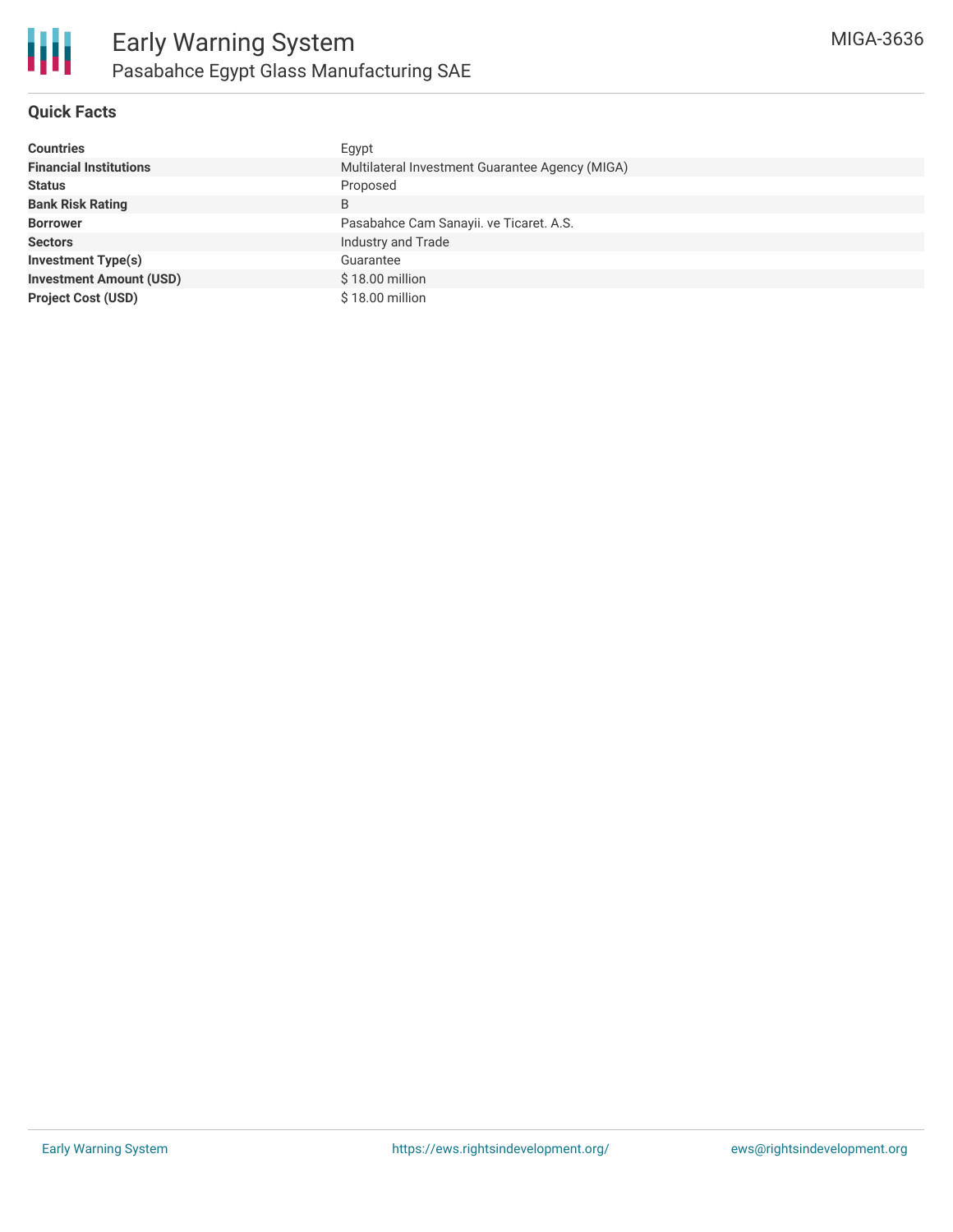

#### **Project Description**

This summary covers an equity investment of up to US\$18.0 million by Pasabahce Cam Sanayii. ve Ticaret. A.S. of Turkey ("Pasabahce Turkey") into Pasabahce Egypt Glass Manufacturing S.A.E. in Cairo, Egypt. The investor has applied for a MIGA guarantee for a period of up to 15 years against the risks of Transfer Restriction, Expropriation, War and Civil Disturbance, and Non-Enforcement of Arbitral Award rendered pursuant to a Bilateral Investment Treaty.

The project consists of an asset acquisition by Pasabahce Turkey as part of its business growth plan in the glassware sector. Investments other than assets purchased include the modernization of the plant and introduction of different production processes to improve the quality standards.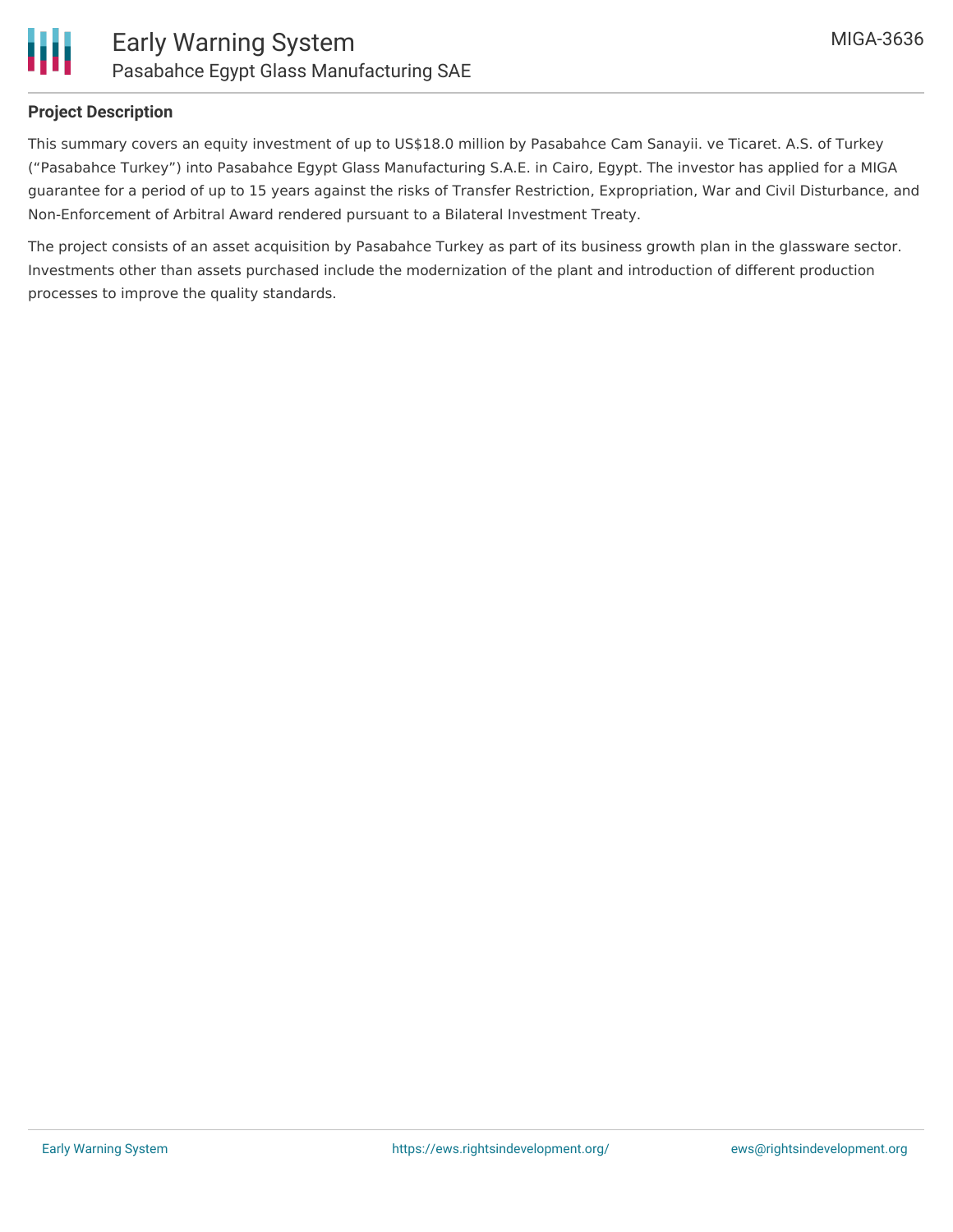

#### **Investment Description**

Multilateral Investment Guarantee Agency (MIGA)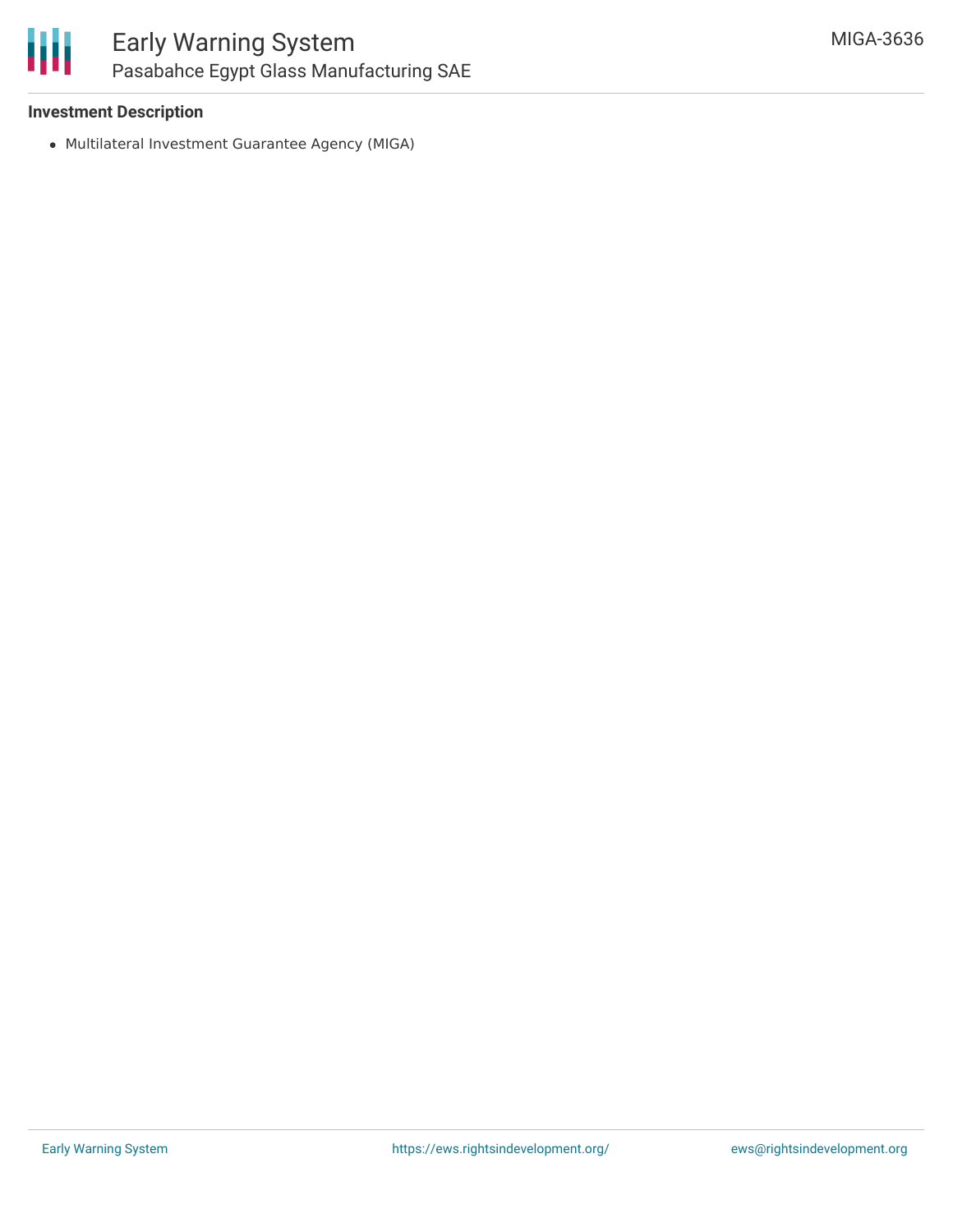

### Early Warning System Pasabahce Egypt Glass Manufacturing SAE

| <b>Private Actor 1</b> | <b>Private Actor</b><br>1 Role | <b>Private Actor</b><br><b>Sector</b> | Relation | <b>Private Actor 2</b>                  | <b>Private Actor</b><br>2 Role | <b>Private Actor</b><br>2 Sector |
|------------------------|--------------------------------|---------------------------------------|----------|-----------------------------------------|--------------------------------|----------------------------------|
|                        |                                | $\overline{\phantom{a}}$              | $-$      | Pasabahce Cam Sanayii. ve Ticaret. A.S. | Parent Company                 | $\sim$                           |